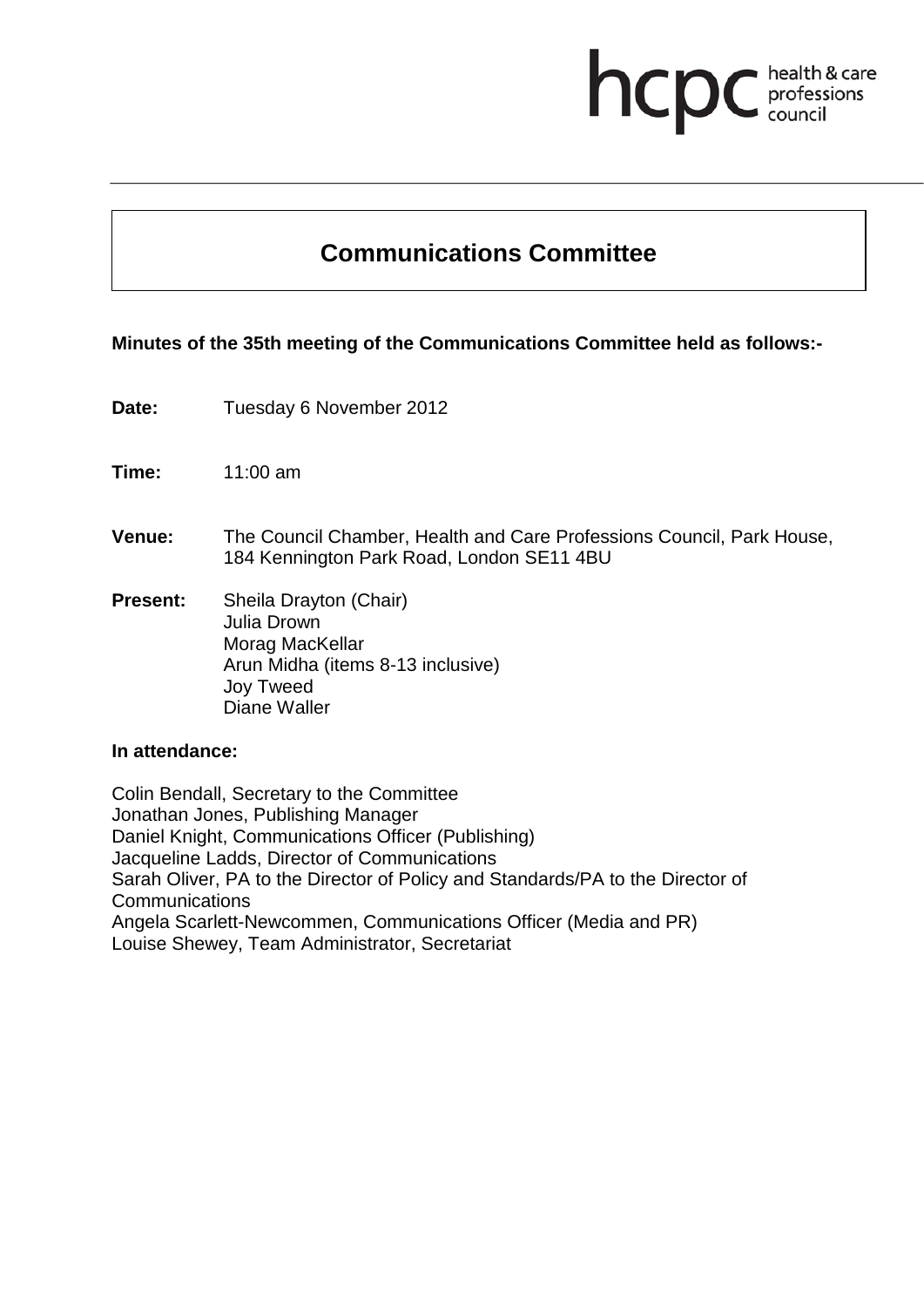## **Item 1.12/15 Apologies for absence**

- 1.1 The Chair welcomed employees who were observing the meeting.
- 1.2 The Committee noted that Colin Bendall would be leaving the HCPC and thanked him for supporting the Committee. The Committee wished him well for the future.
- 1.3 Apologies for absence were received from Marc Seale and Anna van der Gaag, who were attending a Scottish Government conference on healthcare regulation.
- 1.4 The Committee noted that Arun Midha had been delayed due to travel problems and would arrive as soon as possible.

#### **Item 2.12/16 Approval of agenda**

2.1 The Committee approved the agenda, subject to considering items 9-11 as items for discussion/approval.

#### **Item 3.12/17 Declarations of members' interests**

3.1 Members had no interests to declare in connection with the items on the agenda.

#### **Item 4.12/18 Minutes of the Communications Committee meeting of 23 February 2012 (report ref: COM 9/12)**

4.1 It was agreed that the minutes of the 34th meeting of the Communications Committee should be confirmed as a true record and signed by the Chair.

#### **Item 5.12/19 Matters arising (report ref: COM 10/12)**

- 5.1 The Committee received a paper to note from the Executive.
- 5.2 The Committee noted the actions list as agreed at the last meeting.
- 5.3 The Committee noted that a new publication 'Why your HCPC registration matters' had been issued for registrants and prospective registrants. It had been produced at the request of registrants and anecdotal evidence suggested that registrants had welcomed the publication.

#### **Item 6.12/20 Director of Communications report**

6.1 The Committee received a verbal report from the Director of Communications.

| Date       | Ver.          | Dept/Cmte | Doc<br>$T$ vpe | Title                                                         | <b>Status</b>     | Int. Aud.                 |
|------------|---------------|-----------|----------------|---------------------------------------------------------------|-------------------|---------------------------|
| 2012-11-07 | $\mathcal{A}$ | СОМ       | <b>MIN</b>     | <b>Minutes Communications</b><br>Committee 6 November<br>2012 | Final<br>DD: None | <b>Public</b><br>RD: None |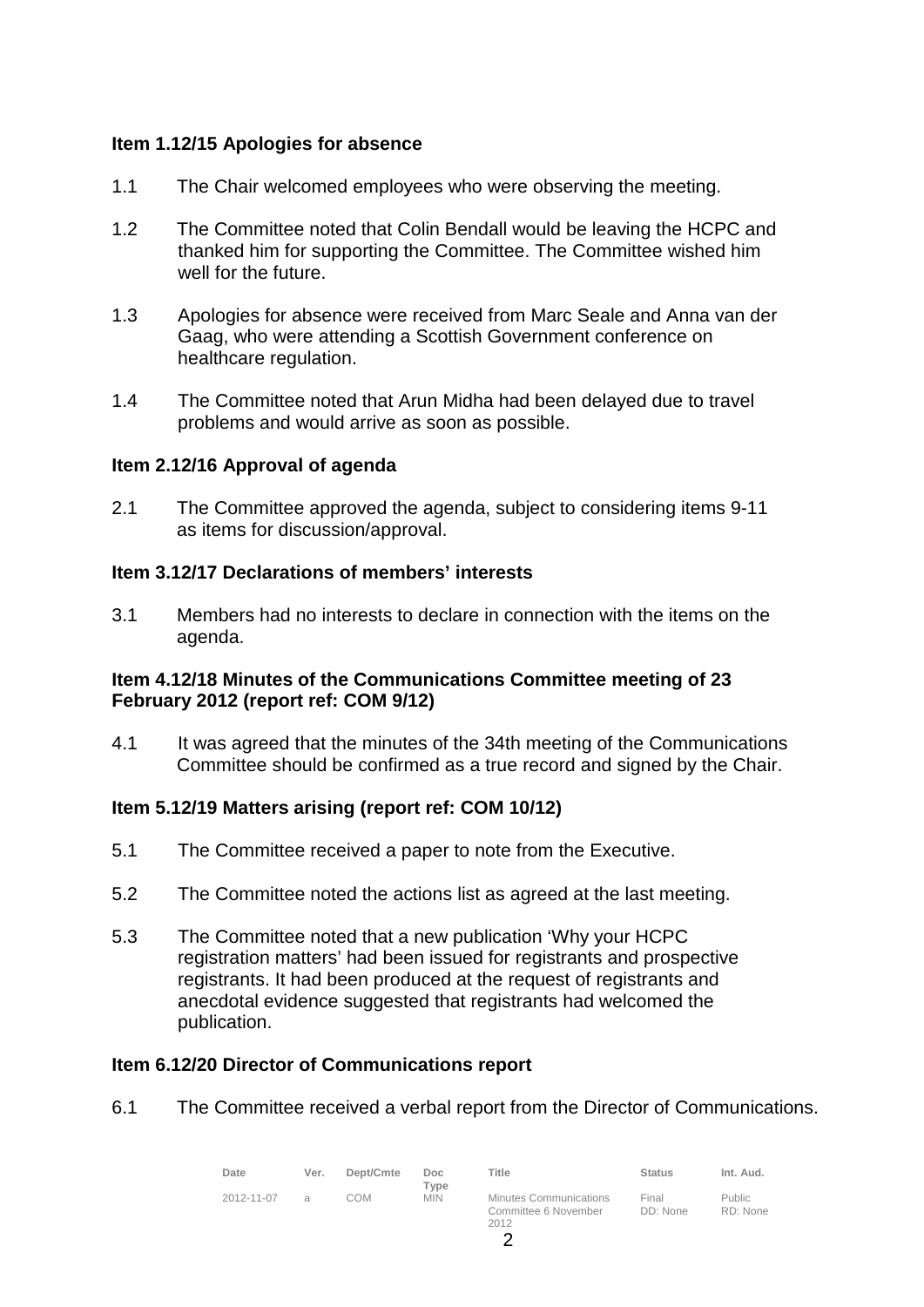- 6.2 The Committee noted that Angela Scarlett-Newcommen had recently been appointed as Communications Officer (Media and PR).
- 6.3 The Committee noted that the Communications Department had moved to office space in 33 Stannary Street and would remain there in the near future.

#### **Item 7.12/21 Update on review of consultation methodology and process (report ref: COM 11/12)**

- 7.1 The Committee received a paper to note from the Executive.
- 7.2 The Committee noted that, on 8 November 2011, it had considered a paper on a recent review of the consultation methodology and process. The review had set out a number of areas for the Executive to take forward. The paper updated the Committee on progress.
- 7.3 The Committee noted that the HCPC had set up an account with Surveymonkey, an online survey and consultation tool. This allowed the HCPC to develop bespoke online consultation surveys, using the HCPC logo and house style. Links to each consultation were provided on the HCPC website and in the information sent to stakeholders about consultations. Stakeholders were encouraged to use the online survey but could still submit comments by other methods if they preferred to.
- 7.4 The Committee noted that, as part of the process to review the standards of conduct, performance and ethics, the HCPC would engage with service users and members of the public about their expectations of health and care professionals. In addition, the Executive had recently held a workshop at the Cancer Voices conference run by Macmillan Cancer Support. The workshop had provided an opportunity to talk to a group of service users and carers about their expectations of health and care professionals. A more detailed workshop would be held in February 2013 in conjunction with Macmillan.
- 7.5 The Committee suggested that it would be useful to explore how other healthcare regulators consulted with service users. The Executive agreed to report back to the next meeting of the Committee.

#### **Action: Jacqueline Ladds (by 28 February 2013)**

#### **Item 8.12/22 Annual review of action points taken in 2011-12 (report ref: COM 12/12)**

- 8.1 The Committee received a paper to note from the Executive, summarising action points arising from meetings in 2011-12.
- 8.2 The Committee noted that, on 22 June 2011, it had agreed that the Executive should prepare a paper exploring methods of engaging and

| Date       | Ver.           | Dept/Cmte | Doc.<br>Tvpe | Title                                                         | <b>Status</b>     | Int. Aud.          |
|------------|----------------|-----------|--------------|---------------------------------------------------------------|-------------------|--------------------|
| 2012-11-07 | $\overline{a}$ | COM       | <b>MIN</b>   | <b>Minutes Communications</b><br>Committee 6 November<br>2012 | Final<br>DD: None | Public<br>RD: None |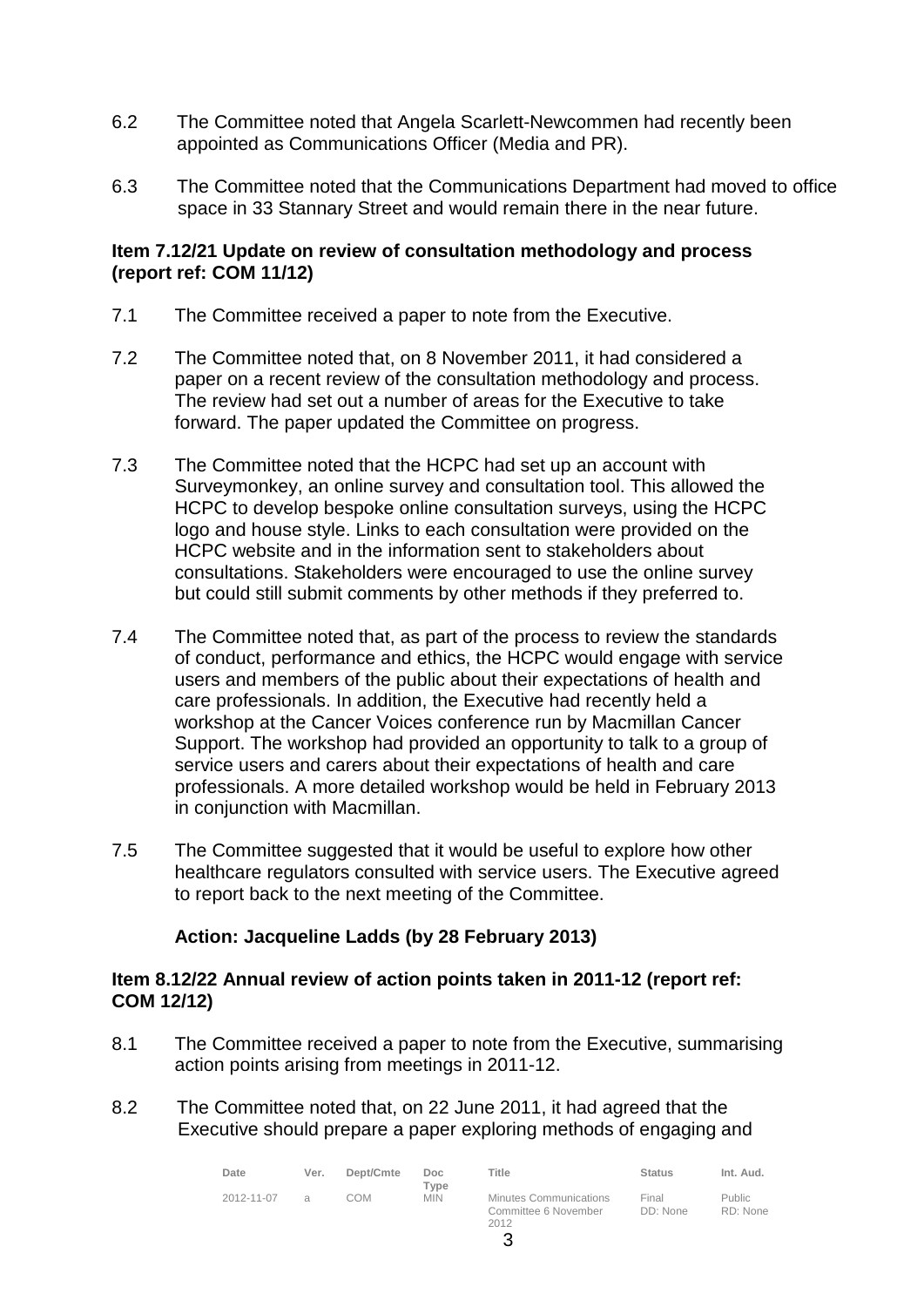informing service users and how the HCPC could facilitate and promote greater access to the Register. A paper on service user engagement had been included on the agenda for the meeting on 8 November 2011. Some members felt that further discussion was needed on facilitating and promoting access to the Register. The Committee agreed that the Executive should discuss the issue with Anna van der Gaag and whether it should be included in a Council strategy session.

# **Action: Jacqueline Ladds (by 28 February 2013)**

### **Item 9.12/23 Transfer of regulatory functions from General Social Care Council (GSCC) to HCPC (report ref: COM 13/12)**

- 9.1 The Committee received a paper for discussion from the Executive.
- 9.2 The Committee noted that the paper provided an update on communications activities in relation to transfer of regulatory functions from the GSCC to the HCPC, in particular work since the last meeting of the Committee in February 2012 and communications relating to renewals for social workers in England.
- 9.3 In discussion, the following points were highlighted:
	- on 1 August 2012, a broadcast campaign had been launched for the transfer of social workers in England and the change to the organisation's name. The potential audience reach of the campaign was over 19 m people. Radio coverage had included live and pre-recorded interviews with Marc Seale and Anna van der Gaag. In addition, a live web TV session had enabled social workers and service users to submit questions directly to Marc Seale and independent social worker Joanne Nicholas;
	- events had been held for employers and social workers. The Communications Department had worked with the Education Department to hold seminars for education providers;
	- attendance at a range of exhibitions and conferences; and
	- presentations to local government organisations.
- 9.4 The Committee noted that, to date, approximately 43,000 social workers had renewed their registration. Communications about renewals had been sent to a wide range of organisations, supported by articles online and in professional journals. A video interview with Marc Seale about renewals had been published on You Tube, achieving over 1,300 views in six weeks.

| Date       | Ver.          | Dept/Cmte | Doc.<br>Tvpe | Title                                                         | <b>Status</b>     | Int. Aud.                 |
|------------|---------------|-----------|--------------|---------------------------------------------------------------|-------------------|---------------------------|
| 2012-11-07 | $\mathcal{A}$ | COM       | <b>MIN</b>   | <b>Minutes Communications</b><br>Committee 6 November<br>2012 | Final<br>DD: None | <b>Public</b><br>RD: None |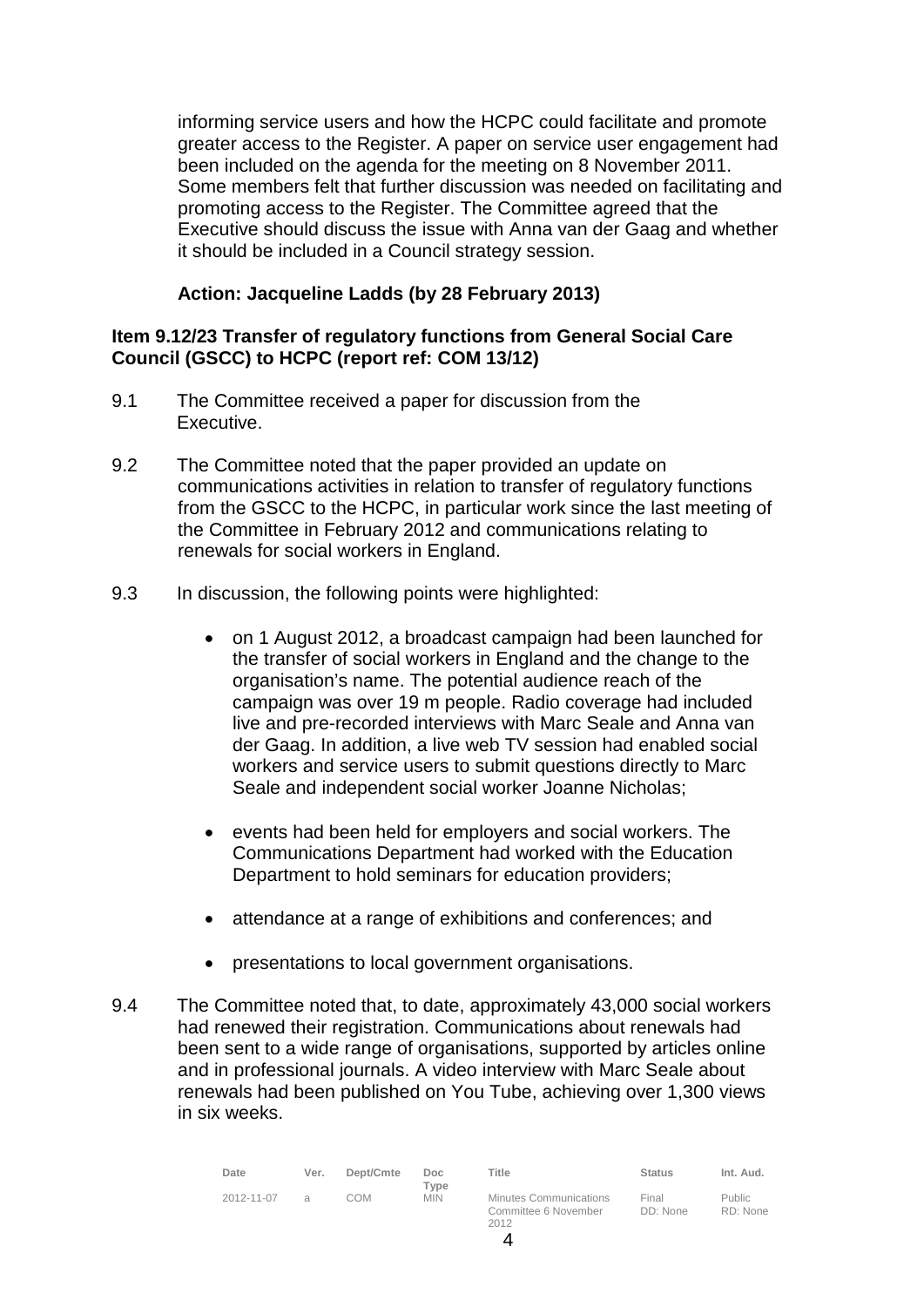- 9.5 The Committee noted that the Communications Department workplan for 2012-13 had taken account of the work required for the social workers project and the new name project. The impact of the regulation of social workers on future Communications work was yet to be determined, although the Executive expected that there would be an increase across all activities and media in particular.
- 9.6 The Committee noted that media monitoring was in place and the Executive would prepare position statements or reactive lines as necessary in response to high profile issues involving social workers. In addition, fitness to practise investigations would be conducted where media coverage indicated that social workers might not be fit to practise. Some members suggested that, in cases where a number of social workers had been found not to be fit to practise and the registrants had qualified at the same education provider, the HCPC should consider whether the relevant education and training programmes should be reviewed. The Executive agreed to discuss this suggestion with the Fitness to Practise and Education Departments.

#### **Action: Jacqueline Ladds (by 28 February 2013)**

- 9.7 The Committee discussed a British Association of Social Workers (BASW) article suggesting that some employers may be, 'dropping 'social worker' from job titles'; and that hybrid roles which involved elements of work carried out by social workers were being developed. The Committee noted that this issue is being addressed by professional bodies and employers.
- 9.8 The Committee thanked the Executive for the huge amount of work on the project, which had been successfully completed and delivered within budget.

#### **Item 10.12/24 Communications department progress report June-October 2012 (report ref: COM 14/12)**

- 10.1 The Committee received a paper for discussion from the Executive, giving details of progress against the activities and objectives in the Communications workplan for 2012-13.
- 10.2 The Committee noted that the department had been involved in and delivered two major projects: the transfer of social workers in England and the change of the organisation's name.
- 10.3 In discussion, the following activities were highlighted:
	- distribution of public information materials to pharmacies, GP practices and practice managers;

| Date       | Ver. | Dept/Cmte | Doc.<br>Type | Title                                                         | <b>Status</b>     | Int. Aud.          |
|------------|------|-----------|--------------|---------------------------------------------------------------|-------------------|--------------------|
| 2012-11-07 |      | COM       | <b>MIN</b>   | <b>Minutes Communications</b><br>Committee 6 November<br>2012 | Final<br>DD: None | Public<br>RD: None |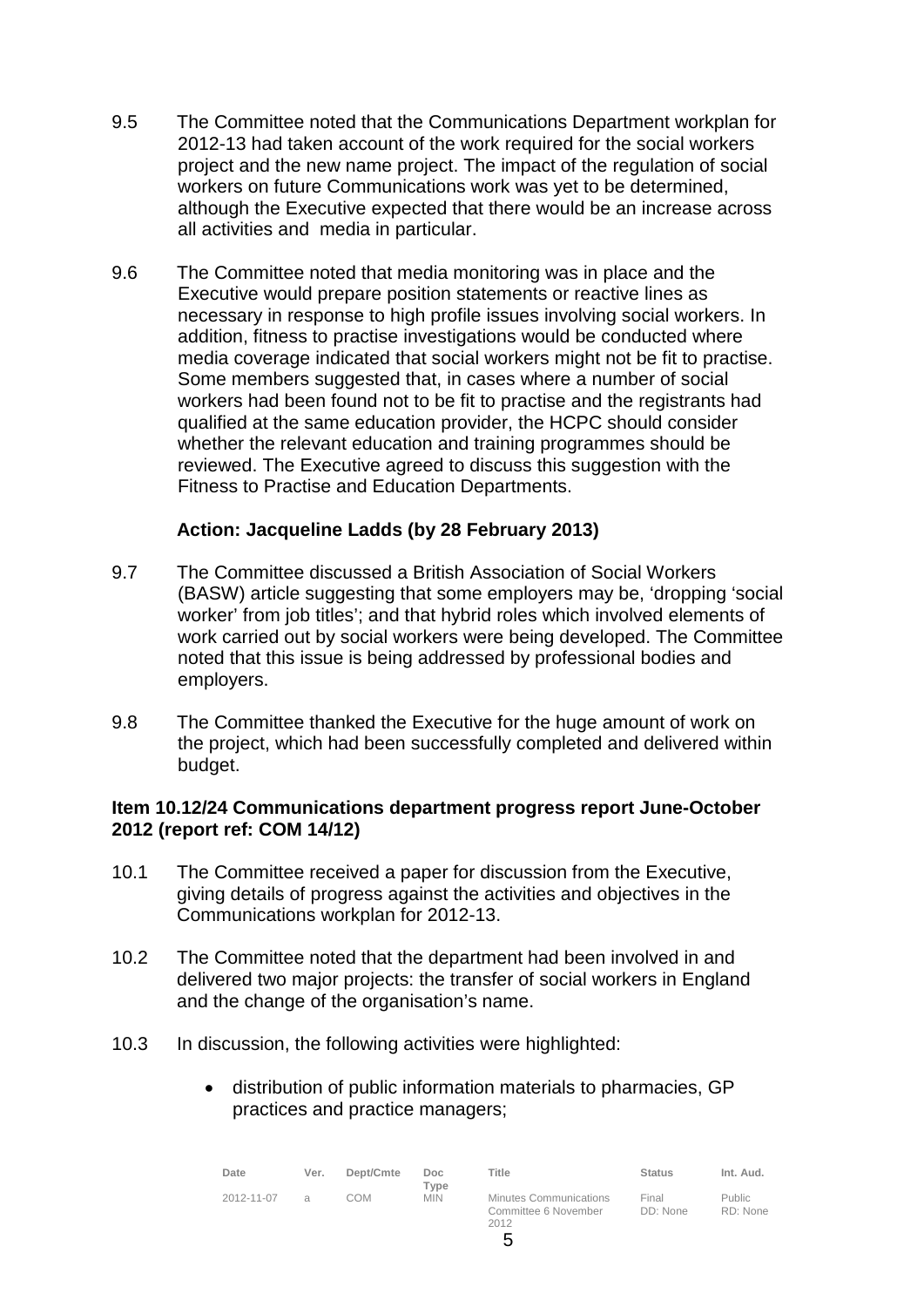- communications to support the renewals periods for dietitians, chiropodists/podiatrists and hearing aid dispensers;
- working with the Policy and Standards Department on communications relating to independent prescribing for chiropodists/podiatrists and physiotherapists; service user involvement in education and training programmes; and the review of the standards of proficiency. These had been highlighted on the HCPC website, through social media and articles in 'HPC In Focus'; and
- communications relating to the adult social care workforce, including monitoring the media, preparing lines to take and discussions with key stakeholders.
- 10.4 The Committee noted that the Council for Healthcare Regulatory Excellence's Public and Patient Engagement network had not met in the period covered by the report. The Committee asked the Executive to provide an update on the network to the next meeting.

#### **Action: Jacqueline Ladds (by 28 February 2013)**

10.5 The Committee thanked the department for its work.

#### **Item 11.12/25 Name change project (report ref: COM 15/12)**

- 11.1 The Committee received a paper for discussion from the Executive.
- 11.2 The Committee noted that, on 1 August 2012, the organisation had changed its name to the Health and Care Professions Council. The change had been included in the Health and Social Care Act 2012.
- 11.3 The Committee noted that the project had been delivered under budget and on time. The Executive had held a meeting to review learning points from the project. These included: improving the timing of communication about the name change, as some registrants had been anxious that they would have to replace their stationery with the new logo immediately.
- 11.4 The Committee noted that the HCPC's strapline had been changed to 'Regulating health, psychological and social work professionals'. The strapline would be used on public information posters and leaflets and display materials used at exhibitions and events. The Committee noted that the strapline could be reviewed in due course.

#### **Item 12.12/26 Any other business**

12.1 There was no other business.

| Date       | Ver.          | Dept/Cmte | Doc.<br>Type | Title                                                  | <b>Status</b>     | Int. Aud.                 |
|------------|---------------|-----------|--------------|--------------------------------------------------------|-------------------|---------------------------|
| 2012-11-07 | $\mathcal{A}$ | COM       | <b>MIN</b>   | Minutes Communications<br>Committee 6 November<br>2012 | Final<br>DD: None | <b>Public</b><br>RD: None |